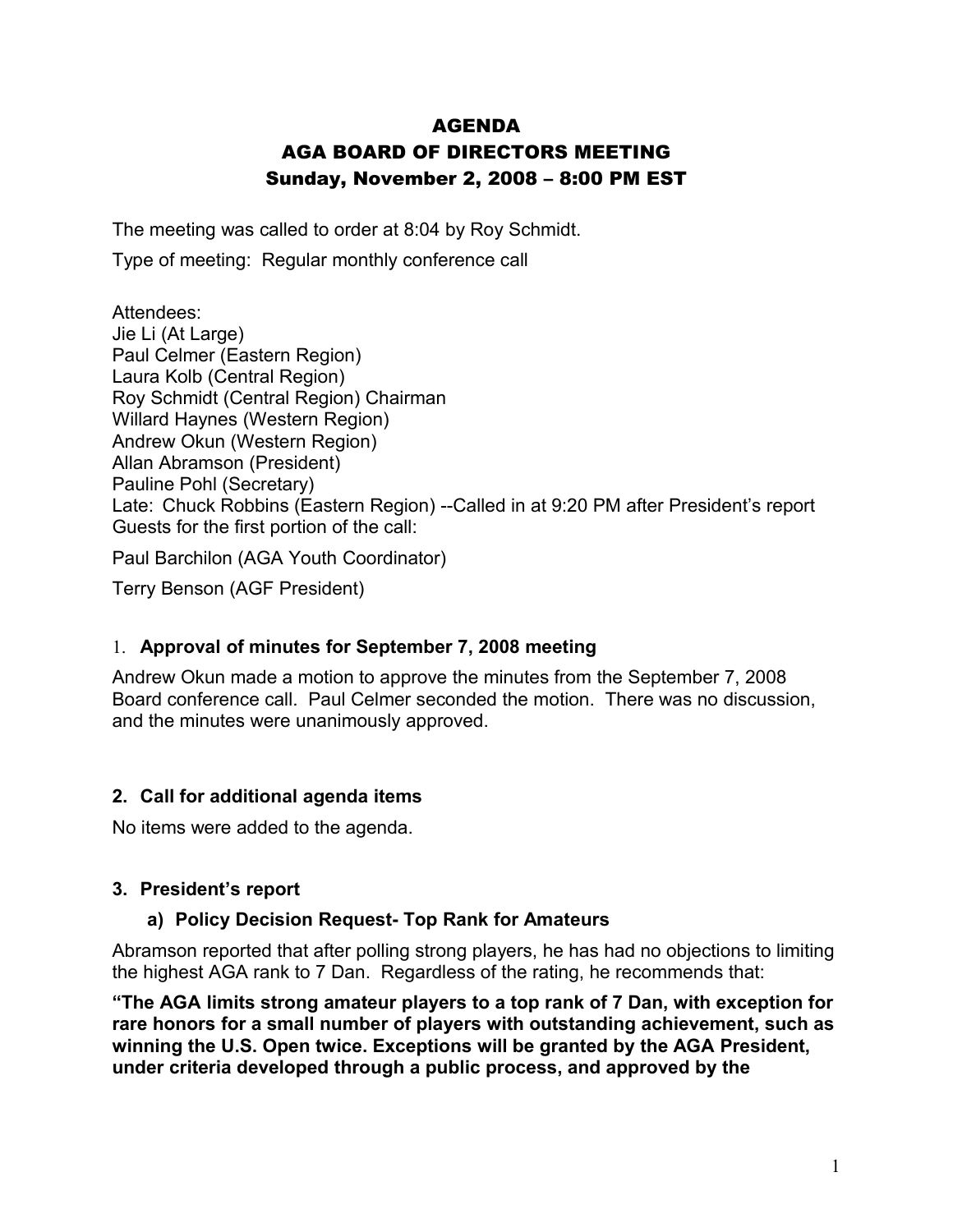#### **President. AGA publications will conform to this policy, with editorial discretion to add the AGA rating in parentheses, such as '7D (AGA 8.52)'."**

Andrew Okun made a motion to accept the policy. Willard Haynes seconded the motion. The motion carried with a vote of five in favor with one abstention. (Jie Li)

### **b) Policy Decision Request- U.S. representative to the World Youth Goe Championship Eligibility**

Abramson proposed a change in the eligibility requirements for the U.S. representative to the World Youth Goe Championship

Current policy is:

- a. AGA Membership for a full year
- b. Residence in the U.S. for at least six months
- c. Minimum of 10 games against 6 Dan or higher

Proposed policy is:

- 1. Waive the one year AGA membership requirement for qualifiers but require it for finalists.
- 2. Retain the six month U.S. residency requirement for both the qualifiers and the finalists. (However Abramson would not object to waiving this one for the qualifiers to increase participation)
- 3. Waive the minimum number of games against strong players requirement completely this year, and study what would be appropriate for youth players over the next year in time for the next USYGC event.
- 4. Retain the U.S. citizenship requirement. Waive this for the qualifiers, but require it for the finalists.

Paul Barchilon (Youth Go Coordinator) and Terry Benson (AGF) joined the conference call at this point to tell the Board how they want the policy to be altered. Barchilon said that all of the strong youth players tend to be either close to Feng Yun's go school in New Jersey or in Los Angeles or San Francisco. He wants to increase participation at the eight regional qualifier tournaments and "provide the dream" of going to the national finals to compete for the opportunity to represent the U.S. and the World Youth Go Championship. Barchilon wants to limit the requirements to only AGA membership at the beginning of the tournament and keep the residency and citizenship requirements for just the finals. There was extensive discussion. Barchilon and Benson left the conference call.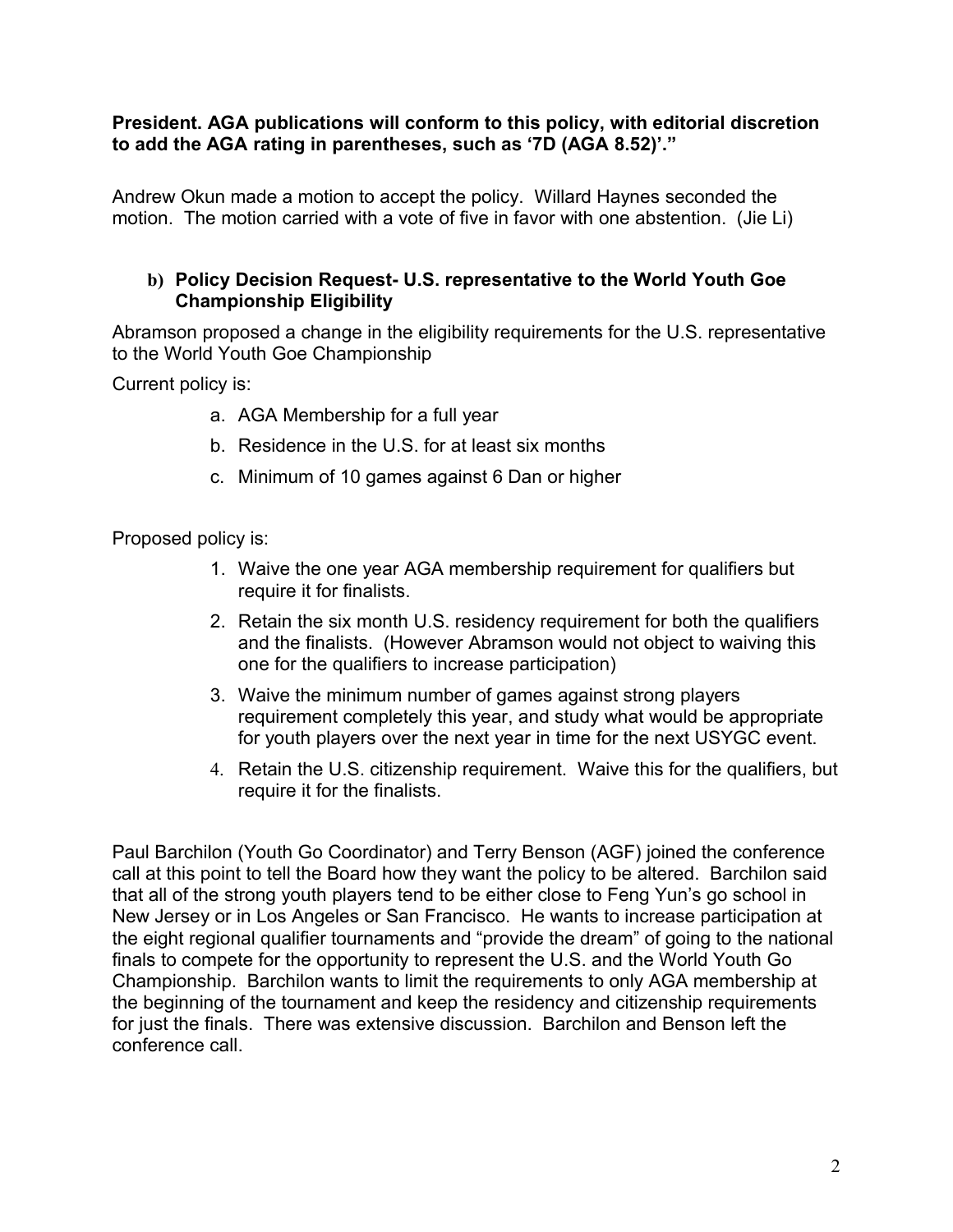The discussion continued, and Okun made a motion to revise item number 1 above to require AGA membership at the beginning of the qualifying tournament. He proposed keeping items 2, 3, and 4 as written above. Kolb seconded the motion.

The vote was unanimous (6 votes) in favor of the motion. (Robbins was absent)

### **c) FYI-Internet Friendship matches with Europe**

Abramson reported that he met with representatives of the European Go Federation when he was at the Mind Games in Beijing. They agreed in principle to proceed with three types of internet matches.

- 1. "Supergo"-type matches: These would occur once or twice a month with 10 member teams playing until one member is left undefeated. The first of these will occur at either the European Go Congress or at the U.S. Go Congress.
- 2. Friendly matches: These are games between players of similar ranks. The plan is to start these matches soon.
- 3. Special challenge matches for strong players, say best of seven: The plan is to get a sponsor to promote these matches and provide participation incentives.

## **d) FYI- Potential Chinese support for the development of youth**

1. Pro support for talented youth

The Chinese Wei'Qi Association has offered to send go teachers to the U.S. for 90 days to teach a talented child. They would require room and board and in exchange the teacher will work for up to 20 hours/week. Travel would be an AGA/family cost. The family would speak English to help the professional improve their English skills.

2. Strong amateur support for school programs

The Chinese Wei'Qi Association will also agree to send a strong amateur to support school go programs with a local family providing room and board and the AGA setting up the school contacts.

This idea is in the planning stage. Abramson recommends that we take China up on their offer and start small and grow the program if it goes well.

End of President's Report. (9:23 PM)

## 4. **Old Business:**

**a. Revision of WAGC procedures**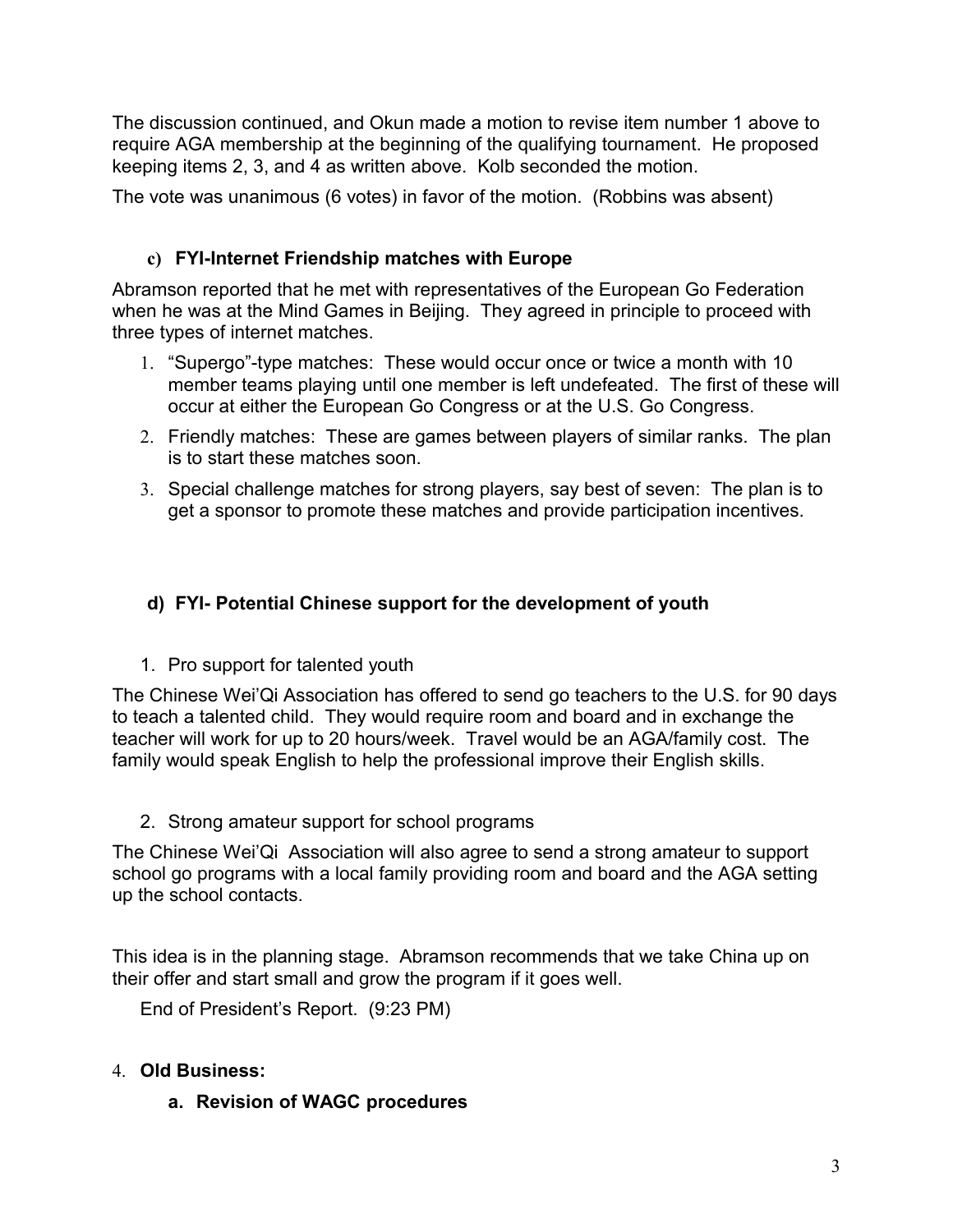Phil Waldron (AGA Tournament Coordinator) visited the meeting to discuss changes to the policy on WAGC point accumulation. He asked the Board to agree with the procedures in principle but to not make it a formal policy that requires Board action to change. He also doesn't want this document to conflict with existing policies.

Waldron wants to clarify the acceptable lapse in AGA membership to prevent losing accrued World Amateur Points as well as being allowed to earn points. He recommends a three-month maximum lapse in membership. Waldron said he will post these clarifications on the AGA website. The Board agreed with Waldron's plan and there were no objections.

## b. **Clarification of International tournament eligibility and selection criteria**

Waldron discussed the major points of clarification and change for the policies documenting eligibility to represent the AGA in international competition. He also presented his plan for selecting representatives to play in international tournaments. The policies distinguish between representing the U.S. and representing North America. Waldron's proposals are consistent with the AGA's policy of making participation in the tournaments fair, inclusive, and transparent. The proposed changes give him more flexibility to fill out the field of competitors in qualification rounds for tournaments such as the student Oza by lowering the minimum rating if there aren't enough qualified competitors at the highest level. The Board decided to postpone voting on the proposed procedures until next month's meeting. The Board agreed to provide any comments to the president within one week. After this, he would circulate the documents to the professionals and strong players for comment.

# **c. Status of Rank Certification Initiative**

Abramson reported that he plans to automate the procedure for notifying members when they are eligible for a rank certificate. If members want to order a fancy certificate they will be able to do so on the AGA online store.

## **d. Website/Online store**

Abramson reported that the Internet 4 Associations website isn't working out as we had hoped. The AGA will terminate the contract at the end of its term and will go back on Chuck Robbins' servers. The online store can be activated within a few weeks if we require members to mail in checks or credit card information. Okun said he thinks if members have to do that they will be disappointed, and when people are disappointed with an online experience they tend to not return. The Board agreed that we may want to wait until we can get the credit card verification online before opening the store. The World Mind Sports products can be sold through advertisements in the e-journal until the store opens. The decision on when to open the online store was postponed until the December Board meeting.